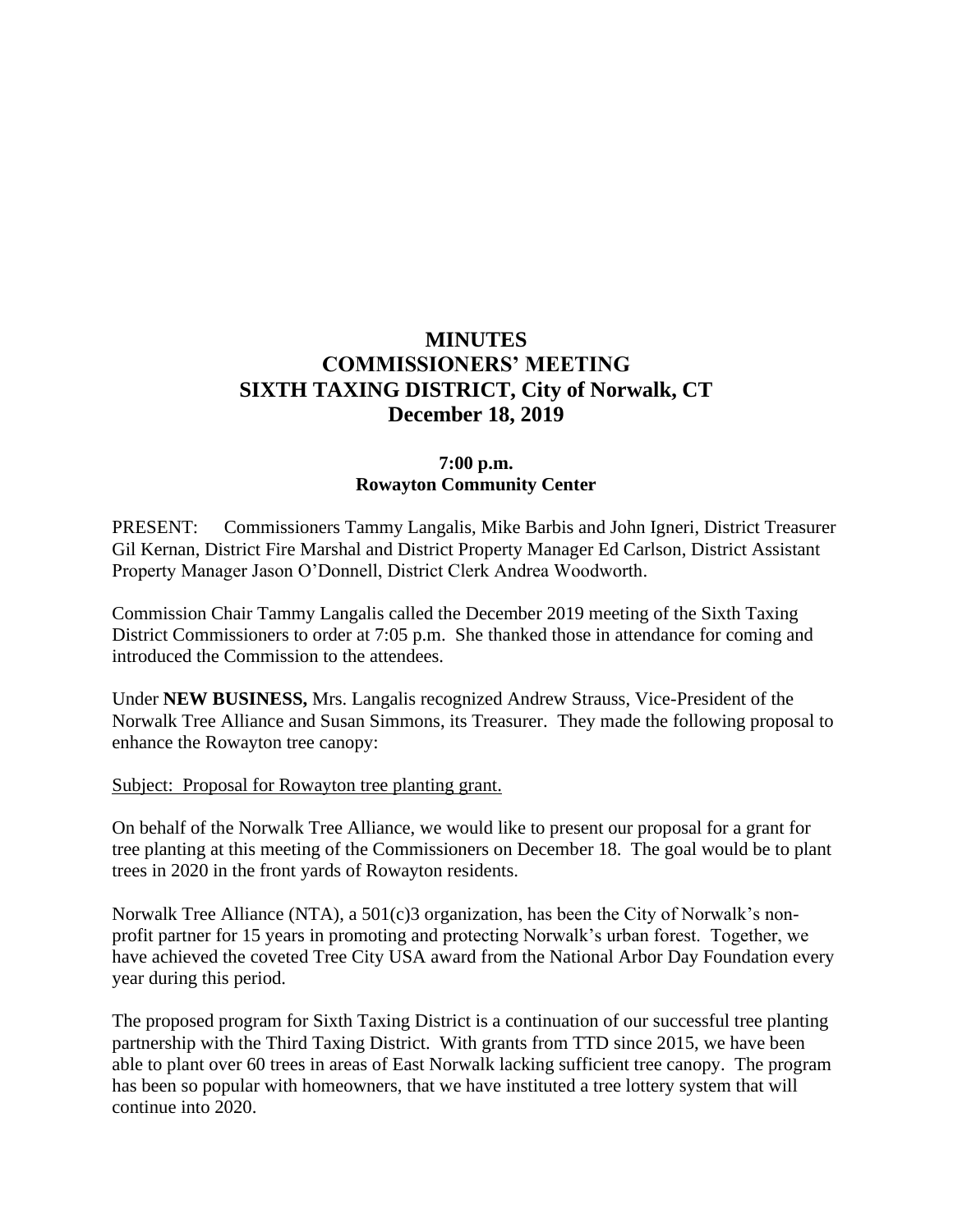### **MINUTES – December 18, 2019 Page Two**

Our proposed program for the Sixth Taxing District would begin by assessing Rowayton streets to identify those lacking sufficient tree canopy due to storm damage, decay and disease. Indeed, WestCOG's recent Tree Canopy Analysis for the City of Norwalk has identified Rowayton and other Norwalk communities as key improvement opportunity zones for tree canopy enhancement. Following site-specific assessment, we would reach out to homeowners in targeted Rowayton locations to solicit their commitment for planting trees in their front yards at no cost to them, for the trees and installation. In a real sense, the program would be additive to the existing City of Norwalk's tree planting program, which had been curtailed last year due to budget cutbacks. Next, upon acceptance by homeowners, we would select planting sites with them, followed by procuring and installing trees via a Norwalk wholesale tree supplier.

For the 2020 base program, we propose a grant of \$5,000 for the purchase and installation of up to 14 canopy trees of appropriate size for Rowayton. The program would be undertaken by our volunteer team, including professional arborists and members of the Norwalk Tree Advisory Committee who are also NTA Directors.

Thank you for the prospect of meeting with you at this meeting to present our grant proposal in detail. As a Rowayton resident, I am particularly excited about the opportunity this program represents for our community. (from the proposal letter of Susan Simmons, Treasurer, Norwalk Tree Alliance).

Mr. Strauss and Mrs. Simmons went on to say that a survey would be done before the planting of trees to determine where trees are needed and then to determine what residents are supportive of having a tree planted on their property. They also said that they had been working with the Third Taxing District in a similar fashion to what they envision for Rowayton. They also said that they would be canopy type of trees. A few examples are a red or white oak, a maple and a little leaf Linden. If they considered putting trees near the water in Rowayton, they would plan trees that are not threatened by salt water. The homeowner would have no financial input at all if their property were selected for a tree planting. They would have an agreement with the homeowner wherever trees were to be planted that would ask them to water the tree weekly and to not trim it or take it down. The trees that would probably be planted in Rowayton would be  $2 - 2 \frac{1}{2}$  inch caliper and would cost the Tree Alliance about \$350.00. District Treasurer Gil Kernan asked what the budget for the Tree Alliance is. The answer is that the Tree Alliance budget is around \$25,000. There have been quite a few trees planted in Rowayton through the City of Norwalk. These would be separate trees from the ones planted by the city. The policy is not to put in flowering trees now. Commissioner John Igneri asked how they would measure the canopy. That is via an independent survey, but the grant that they are requesting would go directly to the purchase of trees and the tree plantings. The cost of the survey and other work would be borne by the Norwalk Tree Alliance. It was asked whether it was a goal to replace trees that have come down over the years. Mrs. Simmons says that the overall goal is to have more trees in neighborhoods to improve the quality of the air, to enhance the beauty of the area and to provide an eco-environment for birds. It was noted that trees are often taken down while houses are being renovated or rebuilt. This might be due to a convenience factor and the Tree Alliance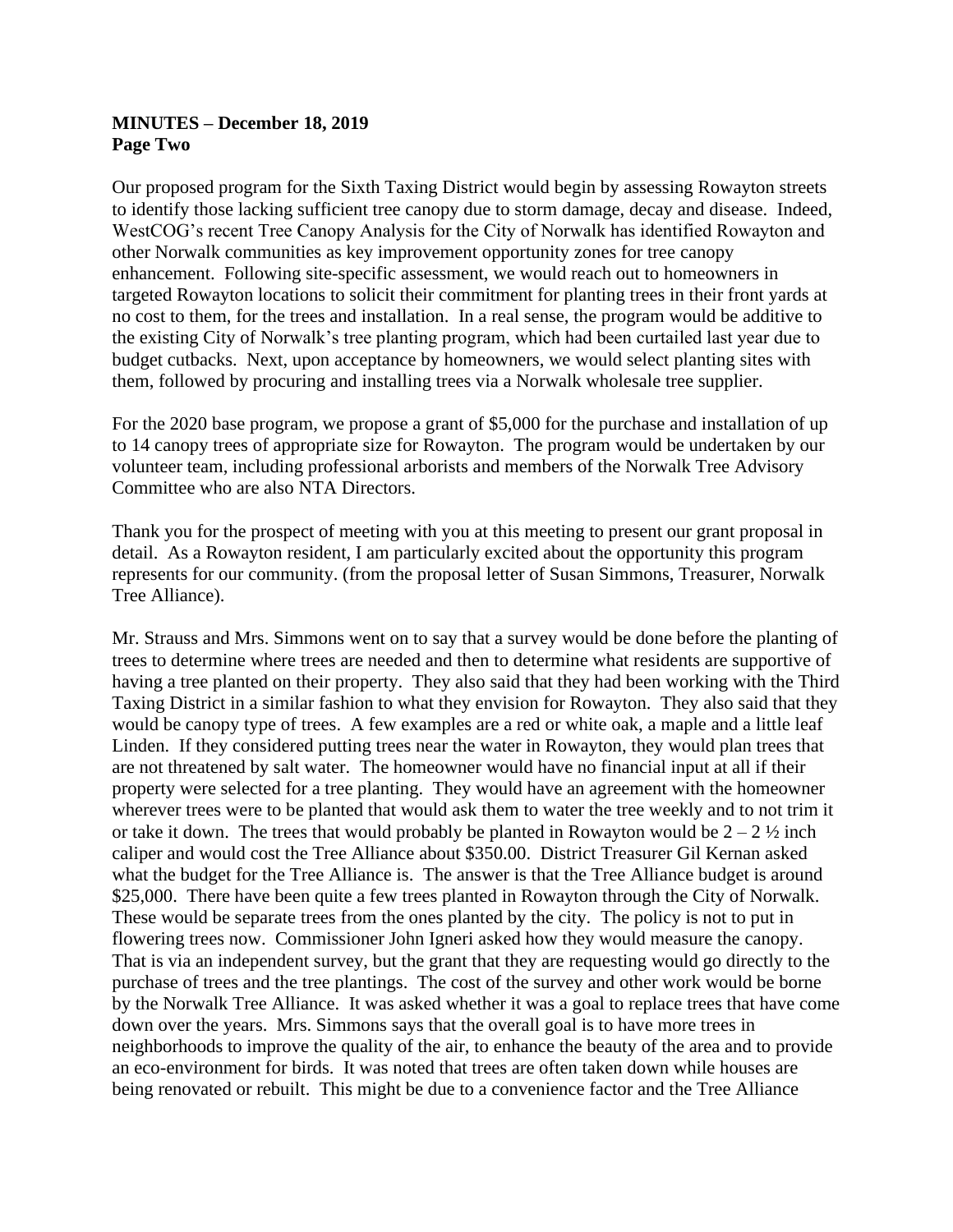### **MINUTES – December 18, 2019 Page Three**

would discourage that. However, if that was done, they would ask the contractor to replace the trees removed. Commissioner Mike Barbis suggested, if the grant proposal is approved, a posting of a story in Currents to let people know who to contact if they would want a tree on their property.

Under **OLD BUSINESS, Commissioner Mike Barbis** gave an update on the planned sidewalk project at Bayley Beach. He said that the Commissioners are having ongoing meetings with the Roton Point Board and with our counsel. We're looking to improve the safety at the beach. We have to get multiple bids for the projects that we do. We're now working on that. We have a good dialogue going with Roton Point. They are going to take our plans to their membership when we get a little more detail. WeeBurn Beach Club has been working really well with us. We're going to move the pillars at the beginning of where the sidewalk is going to go. The fence work has started. We have one little issue with a manhole cover that needs to be resolved. It's very unlikely now that we'll get much of anything done before early spring.

Another concern with No Thru Trucks in Rowayton falls under **OLD BUSINESS.** This is an ongoing problem with trucks cutting through on Wilson Avenue and going onto Tokeneke Road in order to access the interstate. It is when they enter Darien that the law is being broken. We have an ongoing communication going with the police department and the First Selectman in Darien. We're hoping to set up a meeting soon. Identifying the trucks committing the offense works mostly for that occasion that they are stopped and then they are back the next day doing the same thing. **Commission Chair Tammy Langalis** said that we can't stop these trucks from using our roads. If the truck originates in Norwalk and stays in Norwalk, there is nothing that can be done. It is only when they cross into a different town that anything can be done and it would be up to Darien, for example, to cite the truck driver for the illegal route that it has taken. A discussion of possible signage improvement and noting the sources of these trucks was discussed. The use of overhead cameras to prove the illegal route of the driver comes with its own set of problems. **Commissioner John Igneri** said that it is very hard to enforce the laws with photos taken. It was also noted that the UPS trucks that were repeat offenders when this issue surfaced a number of years ago have not been seen as abusing the No Thru Trucks policy. Resident Bard Jones, 176 Rowayton Avenue, said that there are 12 – 15 companies that are the biggest problems. He would encourage a letter writing campaign to these companies and possible law suits against these companies.

#### **REPORTS**

**Commissioner John Igneri** wishes everyone Happy Holidays and a Happy New Year.

**Commissioner Mike Barbis** reported that we are going to look at the Ambler Parking Lot for possible projects before we finalize the budget for the next Fiscal Year. We also intend to wrap up work on the community center signage.

**Commission Chair Tammy Langalis** said that she recently had a conversation with Rob Frazier. She said that it is nice that residents are constantly coming to us with ideas about what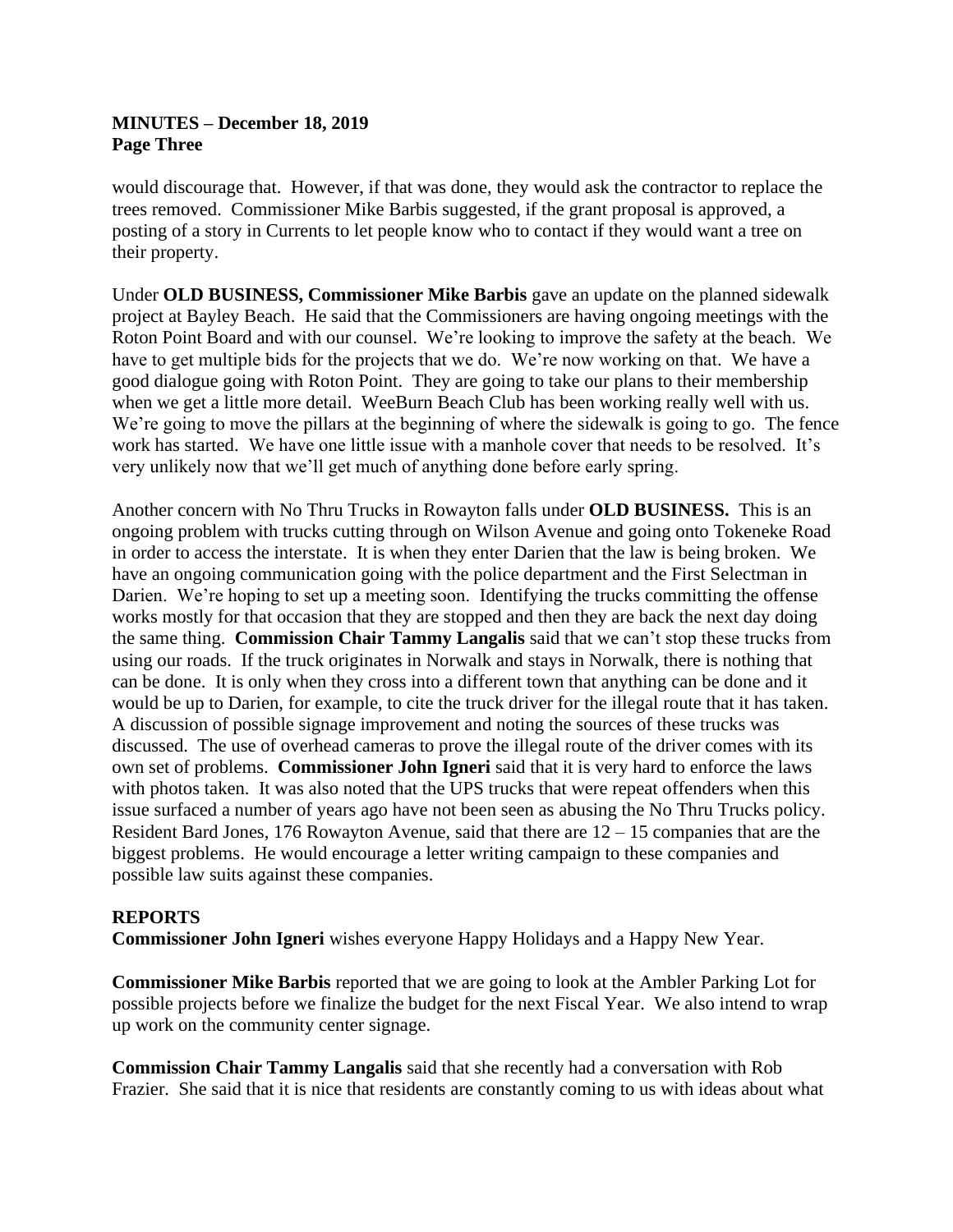### **MINUTES – December 18, 2019 Page Four**

to do with our properties.

### **District Treasurer Gil Kernan** submitted the following report:

# **Sixth Taxing District Treasurer's Narrative Report Commissioners' Meeting December 18, 2019**

#### **Handouts to Commissioners\*:**

- Budget v Actual report as of November 30, 2019 for FY 19-20
- Treasurer's Report of Bank Balances as of November 30, 2019
- Capital Funds Project Balances report
- Community Center Spending Summary Capital Projects report
- Report of Bills Paid in November 2019
- Grants List: FY 19-20 & FY 20-21

#### **Comments on Reports:**

- **Budget v Actual Report for FY 19-20**
	- Our income is at 50% of the budgeted income for FY 19-20
	- Our expenses are currently at 41% of the budgeted expenses.
- **Capital Budget**
	- Including reserves, the capital account has a balance of \$335,766.

#### **Events:**

• The FY 20-21 Budget preparation is underway. All proposed budget requests, expenses, project information and Grant requests need to be submitted to the Treasurer's Office as soon as possible for inclusion on the budget.

\*Please note, these are preliminary drafts and not final audited reports. (Statistical reports will be included at the end of the Minutes).

**District Treasurer Gil Kernan** noted that there is approximately \$204,500 budgeted for the Bayley Beach Sidewalk Project and that the capital budget available is in excess of \$335,000.

He also said that we have reached out to the Auditors and are discussing some more streamlined payment procedures.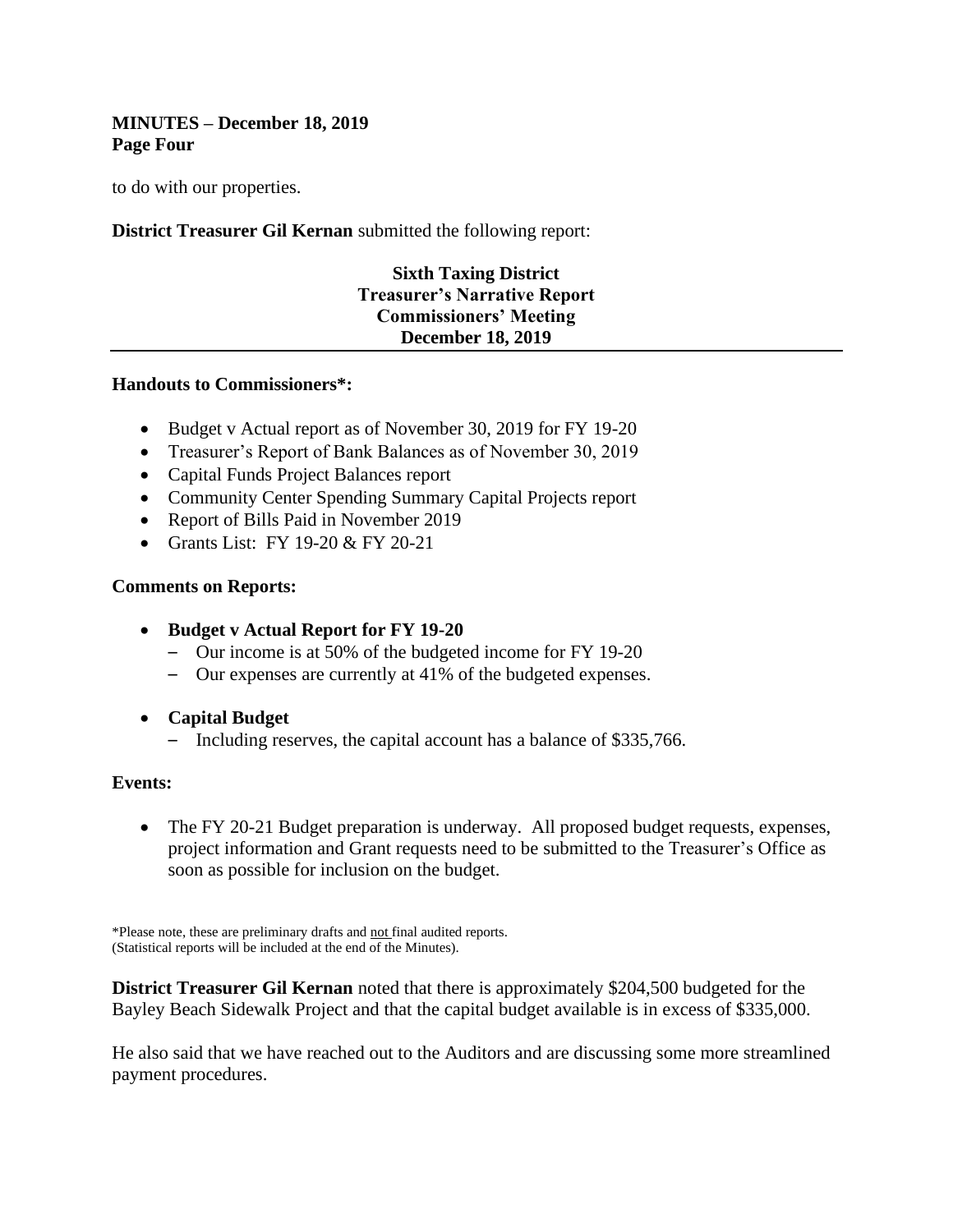# **MINUTES – December 18, 2019 Page Five**

| <b>District Fire Marshal Report</b> | November 2019  | <b>Ed Carlson</b>      |
|-------------------------------------|----------------|------------------------|
| <b>Type of Activity</b>             | #              | # Man Hours            |
| <b>Blasting Permits</b>             | ***            | ***                    |
| <b>Blasting Site Inspections</b>    | ***            | ***                    |
| <b>Building Inspections</b>         | 2              | 4                      |
| Clerical (office) work              |                | 14                     |
| Fire Marshal Conferences            | ***            | ***                    |
| <b>Career Development Training</b>  |                | 3                      |
| Investigation(s)                    | $\overline{2}$ | 2                      |
| Meetings: District Monthly          |                | $\overline{2}$         |
| <b>FNHFMA</b>                       |                | $\overline{c}$         |
| Temporary structure inspection      |                |                        |
|                                     |                | Total Man Hours:<br>28 |

Remarks: I have had several inquiries for detectors following the post on District wide email. Holiday Fire Safety Tips were also sent out over email to subscribers.

#### **District Property Manager December 2019 Ed Carlson Community Center:**

- 1. Holes in parking lot repaired with Quik Patch.
- 2. The tower clock works were relocated from the Library to the second floor landing.
- 3. GFCI outlets (4) are being added to the outdoor panel. The RCA may cover half the cost.

#### **Bayley Beach:**

- 1. There is one kayak and two paddle boards still on the rack. Do we remove them? (Yes, please store them for the winter).
- 2. Trees have been removed to clear way for sidewalk.

#### **Pinkney Park:**

- 1. The AED has been repaired and is stored for the winter.
- 2. Security lights are being installed on the barn and the main house. The RCA Board (RHS?) is to consider helping with the cost.

## **R. R. Parking Lot:**

- 1. I am waiting to hear from Fedor on their insurance before activating the Barnacle.
- 2. Holes in the lots have been filled but there are still more to do.
- 3. The porch light has been installed on the hut on the eastbound side and Wendy Nardis is very grateful.